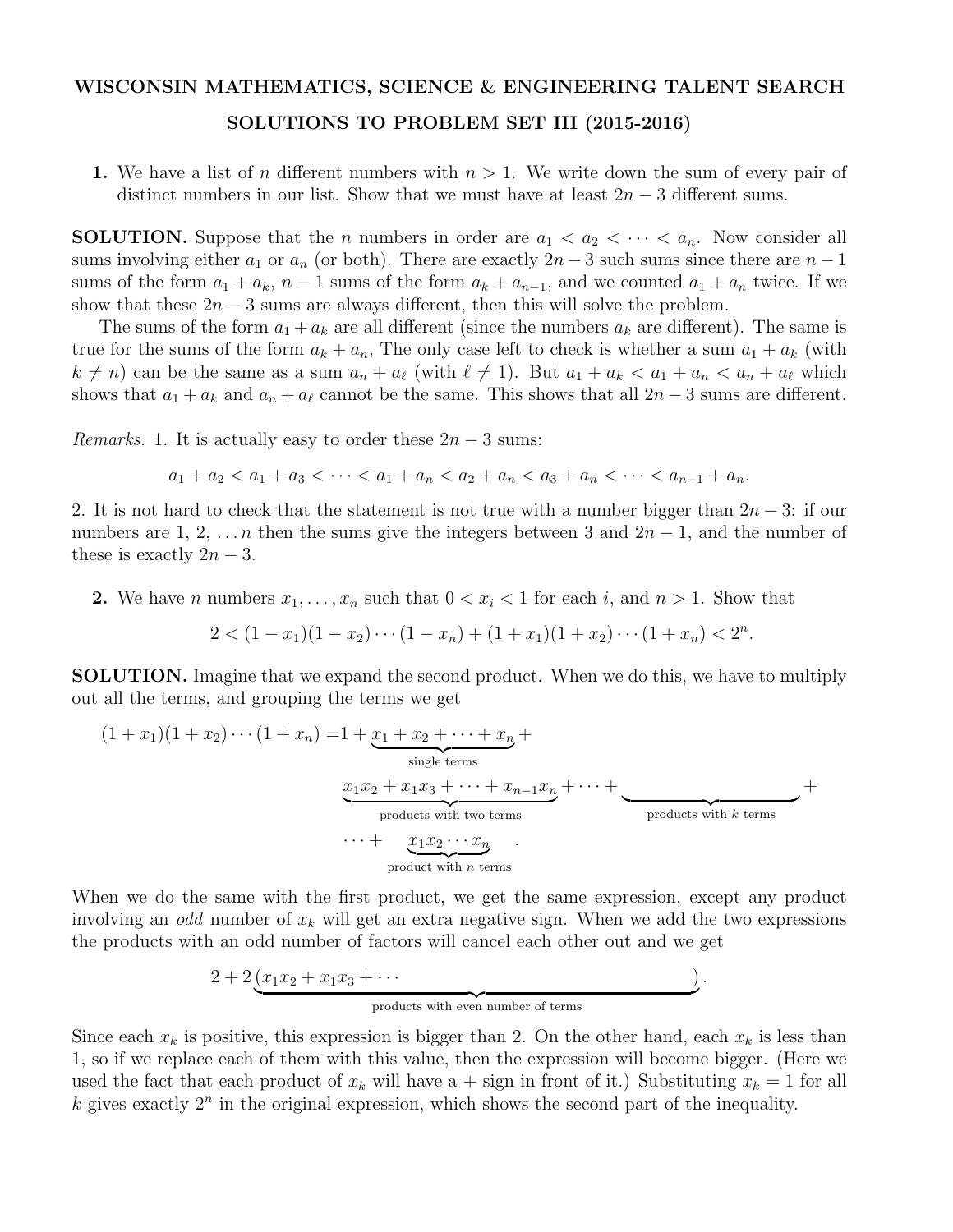3. In  $\triangle ABC$ ,  $AB = 9$ ,  $BC = 10$ , and  $AC = 11$ . Points *D*, *E*, and *F* lie on sides  $\overline{BC}$ ,  $\overline{AC}$ , and  $\overline{AB}$ , respectively, so that segments  $\overline{AD}$ ,  $\overline{BE}$ , and  $\overline{CF}$  all intersect at *G* as shown. Given that  $BF = CE$  and  $AG : DG = 2 : 1$ , find *BF*.

**SOLUTION.** Let  $r = BF = CE$ . Let *x*, *y*, and *z* be the distances to line *CF* of points *A*, *B*, and *D*, respectively. Then by similar triangles  $\frac{AF}{BF} = \frac{x}{y}$ ,  $\frac{CD}{BC} = \frac{z}{y}$ , and  $\frac{DG}{AG} = \frac{z}{x}$ . This shows that  $\frac{CD}{BC} = \frac{DG}{AG} \cdot \frac{AF}{BF} = \frac{1}{2} \cdot \frac{9-r}{r}$ . Similarly, (by considering the distance of *A*, *C*, and *D* to the line *BE*) we get that  $\frac{BD}{BC} = \frac{1}{2} \cdot \frac{11-r}{r}$ . Adding these two together gives  $\frac{CD}{BC} + \frac{BD}{BC} = \frac{BC}{BC} = 1 =$ <br>  $\frac{1}{2}(\frac{9-r}{2} + \frac{11-r}{2})$  so  $2r = 20 - 2r$  and  $BF = CF = r = 5$  $\frac{1}{2} \left( \frac{9-r}{r} + \frac{11-r}{r} \right)$ , so  $2r = 20 - 2r$  and  $BF = CE = r = 5$ .

Note that the length of side  $\overline{BC}$  does not affect the result.



*Remark.* As a side result, we basically proved van Aubel's Theorem for triangles. This theorem states that if *G* is inside the triangle  $\triangle ABC$  and the lines AG, BG, CG intersect the sides of the triangle at the points  $D, E$  and  $F$  (just like in the picture), then

$$
\frac{AG}{GD} = \frac{AE}{EC} + \frac{AF}{FB}.
$$

In our case this gives  $2 = \frac{9-r}{r} + \frac{11-r}{r}$  which yields  $r = 5$ .

4. We define a sequence of integers  $a_1, a_2, \ldots, a_n, \ldots$  successively, by setting  $a_1 = 2$  and  $a_{n+1} =$  $a_n^2 - a_n + 1$  for  $n \ge 1$ . The first few elements are  $a_1 = 2, a_2 = 3, a_3 = 7, a_4 = 43$ . Show that in the sequence we cannot find two different integers with a common divisor that is bigger than one.

**SOLUTION.** We will prove by induction that  $a_n = a_{n-1} \cdot a_{n-2} \cdots a_1 + 1$  for  $n \geq 2$ . We have  $a_2 = a_1 + 1$ . If  $a_n = a_{n-1} \cdot a_{n-2} \cdots a_1 + 1$ , then  $a_{n+1} = a_n^2 - a_n + 1 = a_n(a_n - 1) + 1 =$  $a_n(a_{n-1} \cdot a_{n-2} \cdots a_1) + 1$ , which completes the induction. Suppose, for the sake of contradiction, that an integer *d* divides both  $a_n$  and  $a_{n+k}$  with  $d > 1$  and  $k \ge 1$ . Then the integer *d* must divide the difference  $a_{n+k} - a_{n+k-1} \cdots a_n \cdots a_1 = 1$ , which means that *d* divides 1, a contradiction. So we cannot find two different integers in the sequences with a common divisor that is bigger than one.

5. Anne and Bert play the following game. They start with a  $1 \times n$  grid of *n* unit squares which are initially white. Anne starts the game, and they take steps one after another. In each step the appropriate player can change either one or two neighboring white squares to black. The player who colors the last available square(s) wins. For which *n* will Anne have a winning strategy?

SOLUTION. We will show that Anne always has a winning strategy. It is clear that this is the case for  $n = 1$  or  $n = 2$ , since in these cases Anne can change all the squares to black in the first step.